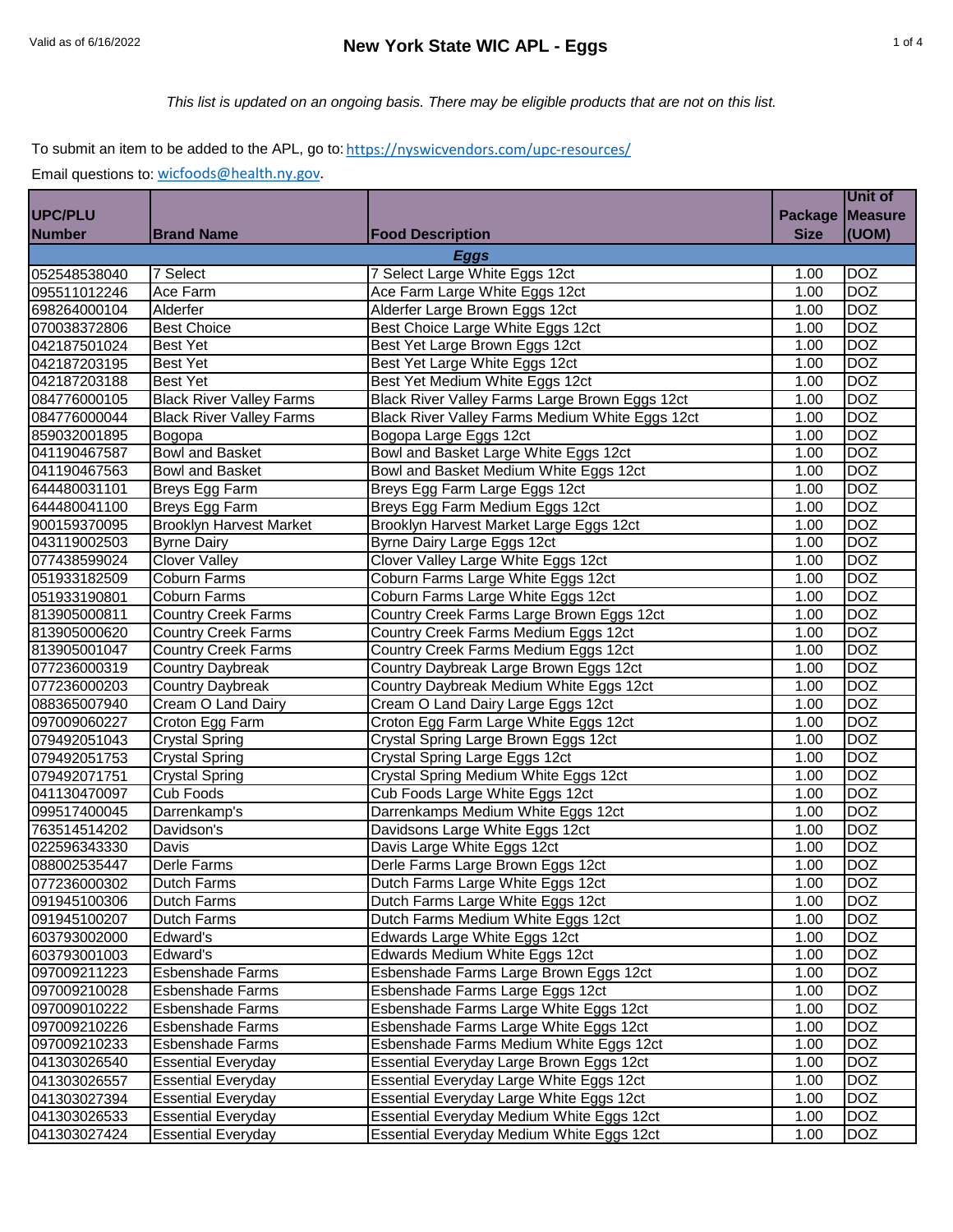### To submit an item to be added to the APL, go to: <u>https://nyswicvendors.com/upc-resources/</u>

|                              |                                |                                                                     |                    | Unit of        |
|------------------------------|--------------------------------|---------------------------------------------------------------------|--------------------|----------------|
| UPC/PLU                      |                                |                                                                     | <b>Package</b>     | <b>Measure</b> |
| <b>Number</b>                | <b>Brand Name</b>              | <b>Food Description</b>                                             | <b>Size</b>        | (UOM)          |
| 085591500108                 | <b>Farmer's Cow</b>            | Farmers Cow Large Brown Eggs 12ct                                   | 1.00               | <b>DOZ</b>     |
| 813868020079                 | <b>Farmland Fresh Dairies</b>  | Farmland Fresh Dairies Large Eggs 12ct                              | 1.00               | <b>DOZ</b>     |
| 083940100030                 | Feather Ridge Farm             | Feather Ridge Farm Large Eggs 12ct                                  | 1.00               | <b>DOZ</b>     |
| 036800466494                 | Food Club                      | Food Club Large Brown Eggs 12ct                                     | 1.00               | <b>DOZ</b>     |
| 036800466517                 | <b>Food Club</b>               | Food Club Medium Brown Eggs 12ct                                    | 1.00               | <b>DOZ</b>     |
| 011153600047                 | Foodtown                       | Foodtown Large Eggs 12ct                                            | 1.00               | <b>DOZ</b>     |
| 810495030105                 | Gala                           | Gala Premium Quality Large Eggs 12ct                                | 1.00               | <b>DOZ</b>     |
| 810495030112                 | Gala                           | Gala Premium Quality Medium Eggs 12ct                               | $\overline{1}$ .00 | <b>DOZ</b>     |
| 090595000172                 | Giroux's                       | Girouxs Large Brown Eggs 12ct                                       | $\overline{1}$ .00 | <b>DOZ</b>     |
| 090595000127                 | Giroux's                       | Girouxs Large White Eggs 12ct                                       | 1.00               | <b>DOZ</b>     |
| 090595000110                 | Giroux's                       | Girouxs Medium White Eggs 12ct                                      | 1.00               | <b>DOZ</b>     |
| 811337000560                 | <b>Giunta's Meat Farms</b>     | Giuntas Meat Farms Large White Eggs 12ct                            | 1.00               | <b>DOZ</b>     |
| 4099100060829                | Goldhen                        | Goldhen Large White Eggs 12ct                                       | 1.00               | <b>DOZ</b>     |
| 085239311578                 | Good and Gather                | Good and Gather Large Eggs 12ct                                     | 1.00               | <b>DOZ</b>     |
| 078742148113                 | <b>Great Value</b>             | Great Value Large Brown Eggs 12ct                                   | 1.00               | <b>DOZ</b>     |
| 078742127071                 | <b>Great Value</b>             | Great Value Large Eggs 12ct                                         | 1.00               | <b>DOZ</b>     |
| 078742148380                 | <b>Great Value</b>             | Great Value Large Eggs 12ct                                         | 1.00               | <b>DOZ</b>     |
| 078742127224                 | <b>Great Value</b>             | Great Value Medium Eggs 12ct                                        | 1.00               | <b>DOZ</b>     |
| 078742148199                 | <b>Great Value</b>             | Great Value Medium Eggs 12ct                                        | 1.00               | <b>DOZ</b>     |
| 041268193509                 | Hannaford                      | Hannaford Large Brown Eggs 12ct                                     | 1.00               | <b>DOZ</b>     |
|                              | Hannaford                      |                                                                     | 1.00               | <b>DOZ</b>     |
| 041268193493<br>041268193530 | Hannaford                      | Hannaford Large White Eggs 12ct<br>Hannaford Medium Brown Eggs 12ct | 1.00               | <b>DOZ</b>     |
|                              | Hannaford                      |                                                                     |                    | <b>DOZ</b>     |
| 041268193486                 |                                | Hannaford Medium White Eggs 12ct                                    | 1.00               | <b>DOZ</b>     |
| 740267000039<br>867517000325 | <b>Henny Penny</b>             | Henny Penny Large Eggs 12ct                                         | 1.00               |                |
|                              | <b>Hertzfeld Poultry Farms</b> | Hertzfeld Poultry Farms Large Eggs 12ct                             | 1.00               | <b>DOZ</b>     |
| 077438555167                 | <b>Hillandale Farms</b>        | Hillandale Farms Large Brown Eggs 12ct                              | 1.00               | <b>DOZ</b>     |
| 077438555037                 | <b>Hillandale Farms</b>        | Hillandale Farms Large White Eggs 12ct                              | 1.00               | <b>DOZ</b>     |
| 077438555044                 | <b>Hillandale Farms</b>        | Hillandale Farms Medium Brown Eggs 12ct                             | 1.00               | <b>DOZ</b>     |
| 077438555365                 | <b>Hillandale Farms</b>        | Hillandale Farms Medium Brown Eggs 12ct                             | 1.00               | <b>DOZ</b>     |
| 008015030128                 | Hudson Fresh                   | Hudson Fresh Large White Eggs 12ct                                  | 1.00               | <b>DOZ</b>     |
| 008015040127                 | <b>Hudson Fresh</b>            | Hudson Fresh Medium Eggs 12ct                                       | 1.00               | <b>DOZ</b>     |
| 715800000050                 | <b>Hudson Valley Eggs</b>      | Hudson Valley Eggs Large Brown Eggs 12ct                            | 1.00               | <b>DOZ</b>     |
| 715800000036                 | Hudson Valley Eggs             | Hudson Valley Eggs Large White Eggs 12ct                            | 1.00               | <b>DOZ</b>     |
| 075090856660                 | <b>Ideal</b>                   | Ideal Large White Eggs 12ct                                         | 1.00               | <b>DOZ</b>     |
| 075090860759                 | Ideal                          | Ideal Medium White Eggs 12ct                                        | 1.00               | <b>DOZ</b>     |
| 041270447508                 | <b>IGA</b>                     | IGA Large White Eggs 12ct                                           | 1.00               | <b>DOZ</b>     |
| 041270447584                 | <b>IGA</b>                     | IGA Medium Eggs 12ct                                                | 1.00               | <b>DOZ</b>     |
| 760695024810                 | James Farm                     | James Farm Large White Eggs 12ct                                    | 1.00               | <b>DOZ</b>     |
| 760695010820                 | James Farm                     | James Farm Medium White Eggs 12ct                                   | 1.00               | <b>DOZ</b>     |
| 712841088030                 | Jersey Lynne Farms             | Jersey Lynne Farms Large White Eggs 12ct                            | 1.00               | <b>DOZ</b>     |
| 712841088047                 | <b>Jersey Lynne Farms</b>      | Jersey Lynne Farms Medium White Eggs 12ct                           | 1.00               | <b>DOZ</b>     |
| 073296280067                 | <b>Key Foods</b>               | Key Foods Large White Eggs 12ct                                     | 1.00               | <b>DOZ</b>     |
| 073296280074                 | <b>Key Foods</b>               | Key Foods Medium White Eggs 12ct                                    | 1.00               | <b>DOZ</b>     |
| 004000001340                 | King Kullen                    | King Kullen Large Eggs 12ct                                         | 1.00               | <b>DOZ</b>     |
| 015521231123                 | Kreher                         | Kreher Large Brown Eggs 12ct                                        | 1.00               | <b>DOZ</b>     |
| 015521131119                 | Kreher                         | Kreher Large White Eggs 12ct                                        | 1.00               | <b>DOZ</b>     |
| 015521141118                 | Kreher                         | Kreher Medium White Eggs 12ct                                       | 1.00               | <b>DOZ</b>     |
| 090208301023                 | <b>Kreider Farms</b>           | Kreider Farms Large Brown Eggs 12ct                                 | 1.00               | <b>DOZ</b>     |
| 090208014633                 | <b>Kreider Farms</b>           | Kreider Farms Large Eggs 12ct                                       | 1.00               | <b>DOZ</b>     |
| 090208014527                 | <b>Kreider Farms</b>           | Kreider Farms Medium Brown Eggs 12ct                                | 1.00               | <b>DOZ</b>     |
| 090208014626                 | <b>Kreider Farms</b>           | Kreider Farms Medium Eggs 12ct                                      | 1.00               | <b>DOZ</b>     |
| 893946001206                 | <b>Lakeview Farms</b>          | Lakeview Farms Large White Eggs 12ct                                | $\overline{1.00}$  | <b>DOZ</b>     |
| 893946001305                 | Lakeview Farms                 | Lakeview Farms Medium White Eggs 12ct                               | 1.00               | <b>DOZ</b>     |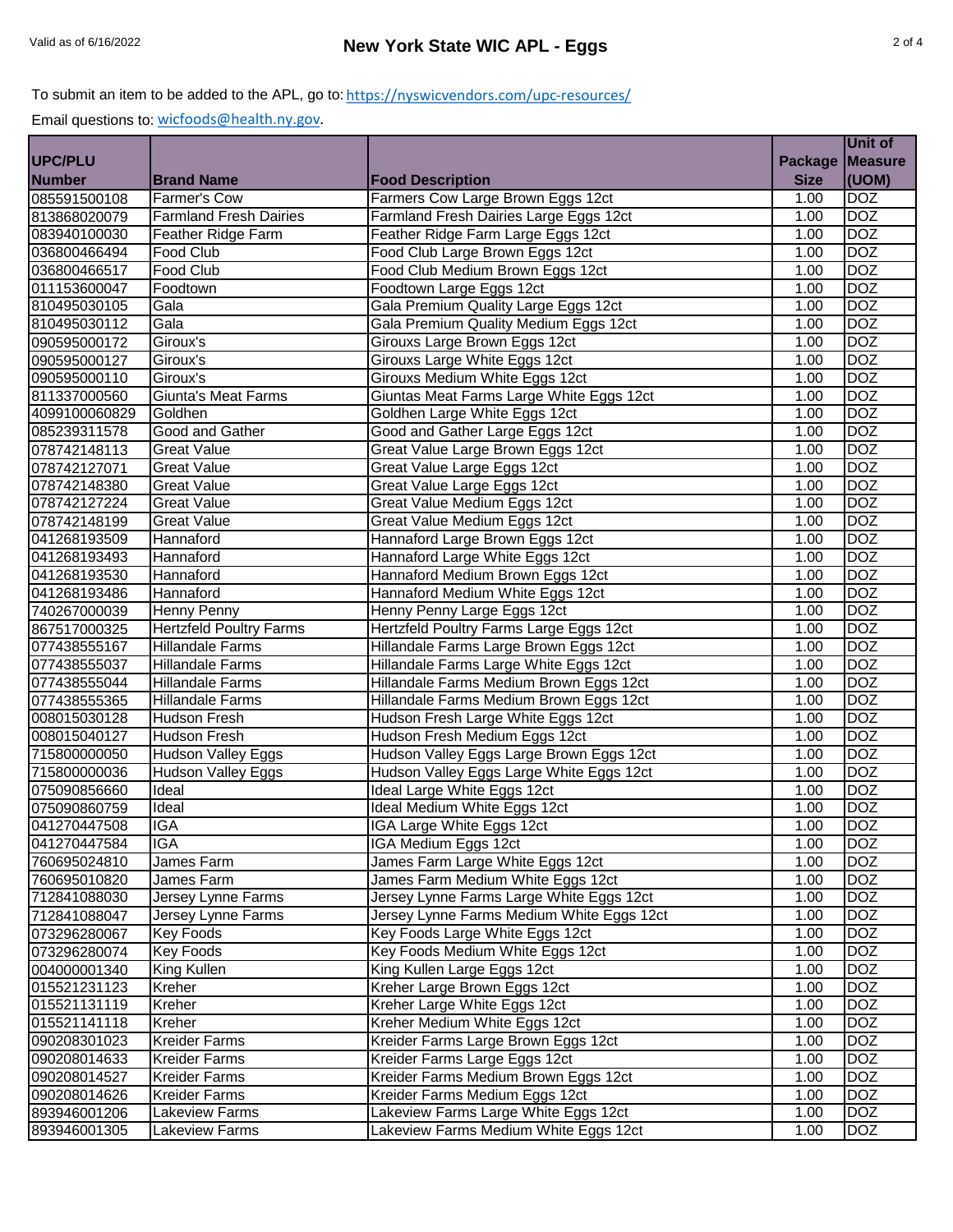#### To submit an item to be added to the APL, go to: <u>https://nyswicvendors.com/upc-resources/</u>

|                |                            |                                                   |                    | Unit of    |
|----------------|----------------------------|---------------------------------------------------|--------------------|------------|
| <b>UPC/PLU</b> |                            |                                                   | <b>Package</b>     | Measure    |
| <b>Number</b>  | <b>Brand Name</b>          | <b>Food Description</b>                           | <b>Size</b>        | (UOM)      |
| 751036003052   | Lewistown Valley Egg Ranch | Lewistown Valley Egg Ranch Large Brown Eggs 12ct  | 1.00               | <b>DOZ</b> |
| 751036003007   | Lewistown Valley Egg Ranch | Lewistown Valley Egg Ranch Large White Eggs 12ct  | $\overline{1}$ .00 | <b>DOZ</b> |
| 751036004004   | Lewistown Valley Egg Ranch | Lewistown Valley Egg Ranch White Medium Eggs 12ct | 1.00               | <b>DOZ</b> |
| 860002174471   | <b>Lindseys Gold</b>       | Lindseys Gold Large Eggs 12ct                     | 1.00               | <b>DOZ</b> |
| 860001902150   | <b>Lindseys Gold</b>       | Lindseys Gold Medium Eggs 12ct                    | 1.00               | <b>DOZ</b> |
| 021130032259   | Lucerne Dairy              | Lucerne Dairy Large White Eggs 12ct               | 1.00               | <b>DOZ</b> |
| 021130049134   | Lucerne Dairy              | Lucerne Dairy Medium White Eggs 12ct              | 1.00               | <b>DOZ</b> |
| 049705595220   | Market Basket              | Market Basket Large Brown Eggs 12ct               | 1.00               | <b>DOZ</b> |
| 085239284902   | <b>Market Pantry</b>       | Market Pantry Large Eggs 12ct                     | 1.00               | <b>DOZ</b> |
| 099517010039   | <b>Martins</b>             | Martins Large White Eggs 12ct                     | 1.00               | <b>DOZ</b> |
| 099517000139   | Martin's Quality           | Martins Quality Large Brown Eggs 12ct             | 1.00               | <b>DOZ</b> |
| 099517000030   | Martin's Quality           | Martins Quality Large White Eggs 12ct             | 1.00               | <b>DOZ</b> |
| 099517000047   | Martin's Quality           | Martins Quality Medium White Eggs 12ct            | 1.00               | <b>DOZ</b> |
| 689076773171   | <b>Meadow Creek Farms</b>  | Meadow Creek Farms Large Brown Eggs 12ct          | 1.00               | <b>DOZ</b> |
| 039222000048   | Mitlitsky                  | Mitliksky Medium Eggs 12ct                        | 1.00               | <b>DOZ</b> |
| 039222000062   | Mitlitsky                  | Mitlitsky Large Brown Eggs 12ct                   | 1.00               | <b>DOZ</b> |
| 039222000031   | Mitlitsky                  | Mitlitsky Large Eggs 12ct                         | 1.00               | <b>DOZ</b> |
| 087411100352   | Natures Design             | Natures Design Farm Fresh Large Eggs 12ct         | 1.00               | <b>DOZ</b> |
| 076087000035   | Nature's Farms             | Natures Farms Large Eggs 12ct                     | 1.00               | <b>DOZ</b> |
| 039779020049   | Natures Touch              | Natures Touch Large Eggs 12ct                     | 1.00               | <b>DOZ</b> |
| 634181001022   | Nelms                      | Nelms Large Brown Eggs 12ct                       | 1.00               | <b>DOZ</b> |
| 634181000032   | Nelms                      | Nelms Large White Eggs 12ct                       | 1.00               | <b>DOZ</b> |
| 634181000056   | <b>Nelms</b>               | Nelms Medium White Eggs 12ct                      | 1.00               | <b>DOZ</b> |
| 075729000129   | New England Egg Farm       | New England Egg Farm Large Brown Eggs 12ct        | 1.00               | <b>DOZ</b> |
| 075729000075   | New England Egg Farm       | New England Egg Farm Large White Eggs 12ct        | 1.00               | <b>DOZ</b> |
| 075729000082   | New England Egg Farm       | New England Egg Farm Medium Eggs 12ct             | 1.00               | <b>DOZ</b> |
| 075729000136   | New England Egg Farm       | New England Medium Brown Eggs 12ct                | 1.00               | <b>DOZ</b> |
| 090208286122   | <b>Noahs Pride</b>         | Noahs Pride Large Brown Eggs 12ct                 | 1.00               | <b>DOZ</b> |
| 090208761322   | Noahs Pride                | Noahs Pride Medium Brown Eggs 12ct                | 1.00               | <b>DOZ</b> |
| 040232229640   | Open View Acres            | Open View Acres Large Brown Eggs 12ct             | 1.00               | <b>DOZ</b> |
| 075090871823   | Pennsylvania Dutch Country | Pennsylvania Dutch Country Large White Eggs 12ct  | 1.00               | <b>DOZ</b> |
| 041735043504   | <b>PICS</b>                | PICS Large White Eggs 12ct                        | 1.00               | <b>DOZ</b> |
| 041735123855   | <b>PICs</b>                | PICs Medium Brown Eggs 12ct                       | 1.00               | <b>DOZ</b> |
| 041290105143   | Piggly Wiggly              | Piggly Wiggly Large Eggs 12ct                     | $\overline{1}$ .00 | <b>DOZ</b> |
| 083731000228   | Pine Belt                  | Pine Belt Large Brown Eggs 12ct                   | 1.00               | <b>DOZ</b> |
| 083731000037   | Pine Belt                  | Pine Belt Large White Eggs 12ct                   | 1.00               | <b>DOZ</b> |
| 083731000044   | Pine Belt                  | Pine Belt Medium White Eggs 12ct                  | 1.00               | <b>DOZ</b> |
| 084776000037   | Price Chopper              | Price Chopper Brand Large White Eggs 12ct         | $\overline{1.00}$  | <b>DOZ</b> |
| 041735043467   | Price Chopper              | Price Chopper Large Brown Eggs 12ct               | 1.00               | <b>DOZ</b> |
| 041735043559   | Price Chopper              | Price Chopper Medium White Eggs 12ct              | 1.00               | <b>DOZ</b> |
| 041190761692   | Price Rite                 | Price Rite Large Eggs 12ct                        | 1.00               | <b>DOZ</b> |
| 043005001276   | Puglisi Farm               | Puglisi Farm Large Eggs 12ct                      | 1.00               | <b>DOZ</b> |
| 043005001320   | Puglisi Farm               | Puglisi Farm Large Eggs 12ct                      | 1.00               | <b>DOZ</b> |
| 043005001405   | Puglisi Farm               | Puglisi Farm White Medium Eggs 12ct               | 1.00               | <b>DOZ</b> |
| 033604535098   | Saunder's                  | Saunders Large Brown Eggs 12ct                    | 1.00               | <b>DOZ</b> |
| 033604535449   | Saunder's                  | Saunders Large White Eggs 12ct                    | 1.00               | <b>DOZ</b> |
| 033604535555   | Saunder's                  | Saunders Medium Brown Eggs 12ct                   | 1.00               | <b>DOZ</b> |
| 843635012303   | Seven Bridges Farm         | Seven Bridges Farm Eggs 12ct                      | 1.00               | <b>DOZ</b> |
| 029762000035   | Shadow Cross Farm          | Shadow Cross Farm Large Brown Eggs 12ct           | 1.00               | <b>DOZ</b> |
| 029762000059   | Shadow Cross Farm          | Shadow Cross Farm Large White Eggs 12ct           | 1.00               | <b>DOZ</b> |
| 041130354311   | Shop 'n Save               | Shop 'n Save Large White Eggs 12ct                | 1.00               | <b>DOZ</b> |
| 041130354359   | Shop 'n Save               | Shop 'n Save Large White Eggs 12ct                | 1.00               | <b>DOZ</b> |
| 041130354304   | Shop 'n Save               | Shop 'n Save Medium White Eggs 12ct               | 1.00               | <b>DOZ</b> |
|                |                            |                                                   |                    |            |